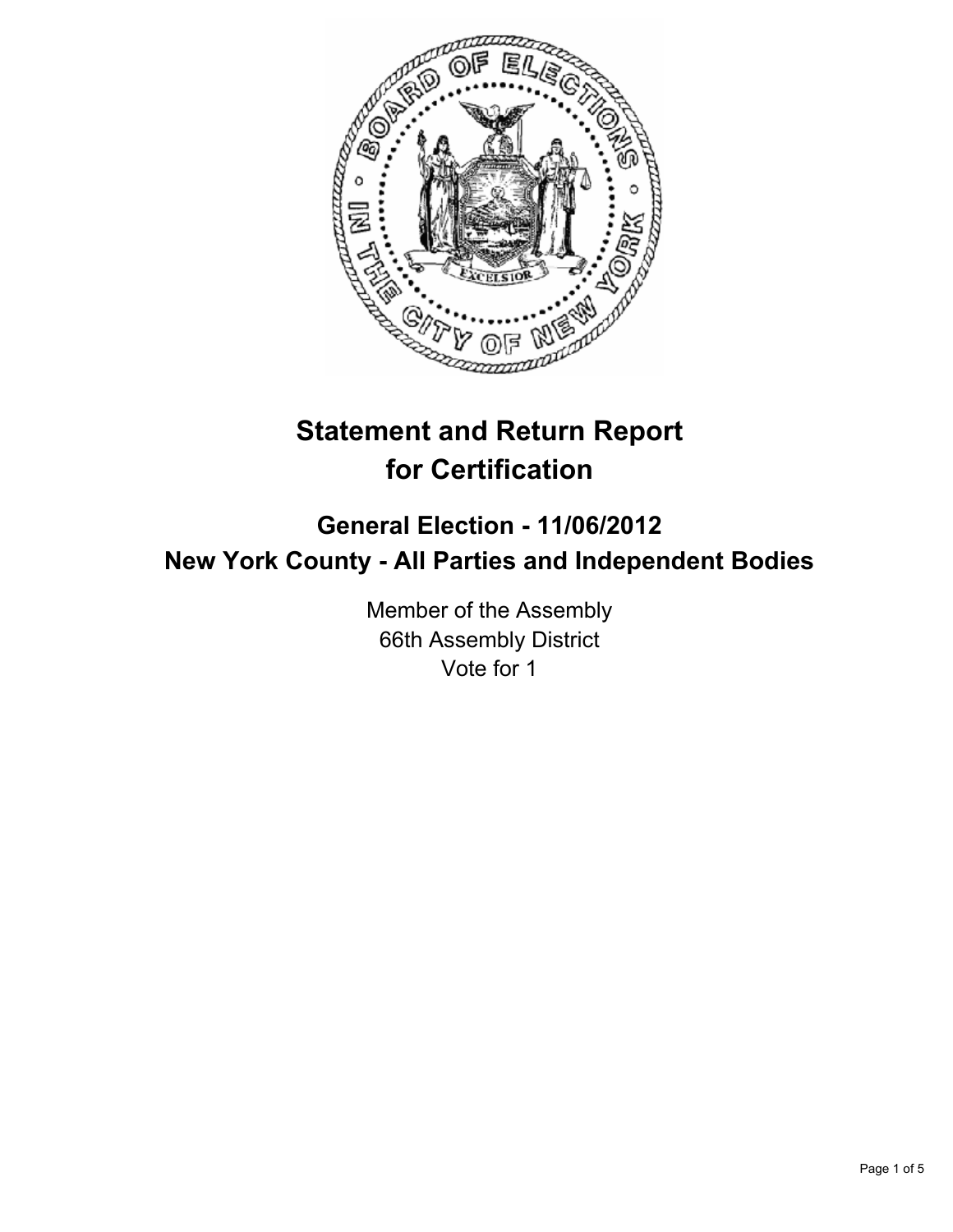

### **Assembly District 66**

| <b>PUBLIC COUNTER</b>                                    | 45,670   |
|----------------------------------------------------------|----------|
| <b>EMERGENCY</b>                                         | 208      |
| ABSENTEE/MILITARY                                        | 2,207    |
| <b>FEDERAL</b>                                           | 1,553    |
| SPECIAL PRESIDENTIAL                                     | 0        |
| AFFIDAVIT                                                | 4,729    |
| <b>Total Ballots</b>                                     | 54,367   |
| Less - Inapplicable Federal/Special Presidential Ballots | (1, 553) |
| <b>Total Applicable Ballots</b>                          | 52,814   |
| DEBORAH J. GLICK (DEMOCRATIC)                            | 40,142   |
| ADAM LENER (WRITE-IN)                                    | 1        |
| ALLISON PATEL (WRITE-IN)                                 | 2        |
| ANDREA BREITHART (WRITE-IN)                              | 1        |
| ANDREW BERMAN (WRITE-IN)                                 | 1        |
| ARVIN CHIN (WRITE-IN)                                    | 1        |
| BAILEY WHITEMAN (WRITE-IN)                               | 1        |
| <b>BEN PIKE (WRITE-IN)</b>                               | 1        |
| CATHY STEWART (WRITE-IN)                                 | 1        |
| CHARLES FINA (WRITE-IN)                                  | 1        |
| CHARLES SEY (WRITE-IN)                                   | 1        |
| CHRIS DOWNER (WRITE-IN)                                  | 1        |
| CLINTON TYREE (WRITE-IN)                                 | 1        |
| DAN BRUNETT (WRITE-IN)                                   | 1        |
| DAVID BYRNE (WRITE-IN)                                   | 1        |
| DAVID GLOVIN (WRITE-IN)                                  | 1        |
| DEREK BROWN (WRITE-IN)                                   | 1        |
| DEVERSAX CHATILLON (WRITE-IN)                            | 1        |
| DODGE LUMDMER (WRITE-IN)                                 | 1        |
| DONNA LUPARDO (WRITE-IN)                                 | 1        |
| ED DOUGLAS (WRITE-IN)                                    | 1        |
| ED KOCH (WRITE-IN)                                       | 1        |
| EMILY KERNAN (WRITE-IN)                                  | 1        |
| ERIN DUGGAN (WRITE-IN)                                   | 1        |
| FRANK STELLA (WRITE-IN)                                  | 1        |
| <b>GEORGE MARTIN (WRITE-IN)</b>                          | 1        |
| <b>GEORGE PATAKI (WRITE-IN)</b>                          | 1        |
| <b>GOPAL SINCH (WRITE-IN)</b>                            | 1        |
| HILLARY CLINTON (WRITE-IN)                               | 1        |
| ISRAEL RODRIGUEZ (WRITE-IN)                              | 1        |
| JANE DOE (WRITE-IN)                                      | 1        |
| JAY LENGESZ (WRITE-IN)                                   | 1        |
| JOE WLADYKA (WRITE-IN)                                   | 1        |
| JOHN SMITH (WRITE-IN)                                    | 1        |
| JONATHAN BUSH (WRITE-IN)                                 | 1        |
| JULIAN BOEHM (WRITE-IN)                                  | 1        |
| KEVIN NEVELOFF (WRITE-IN)                                | 1        |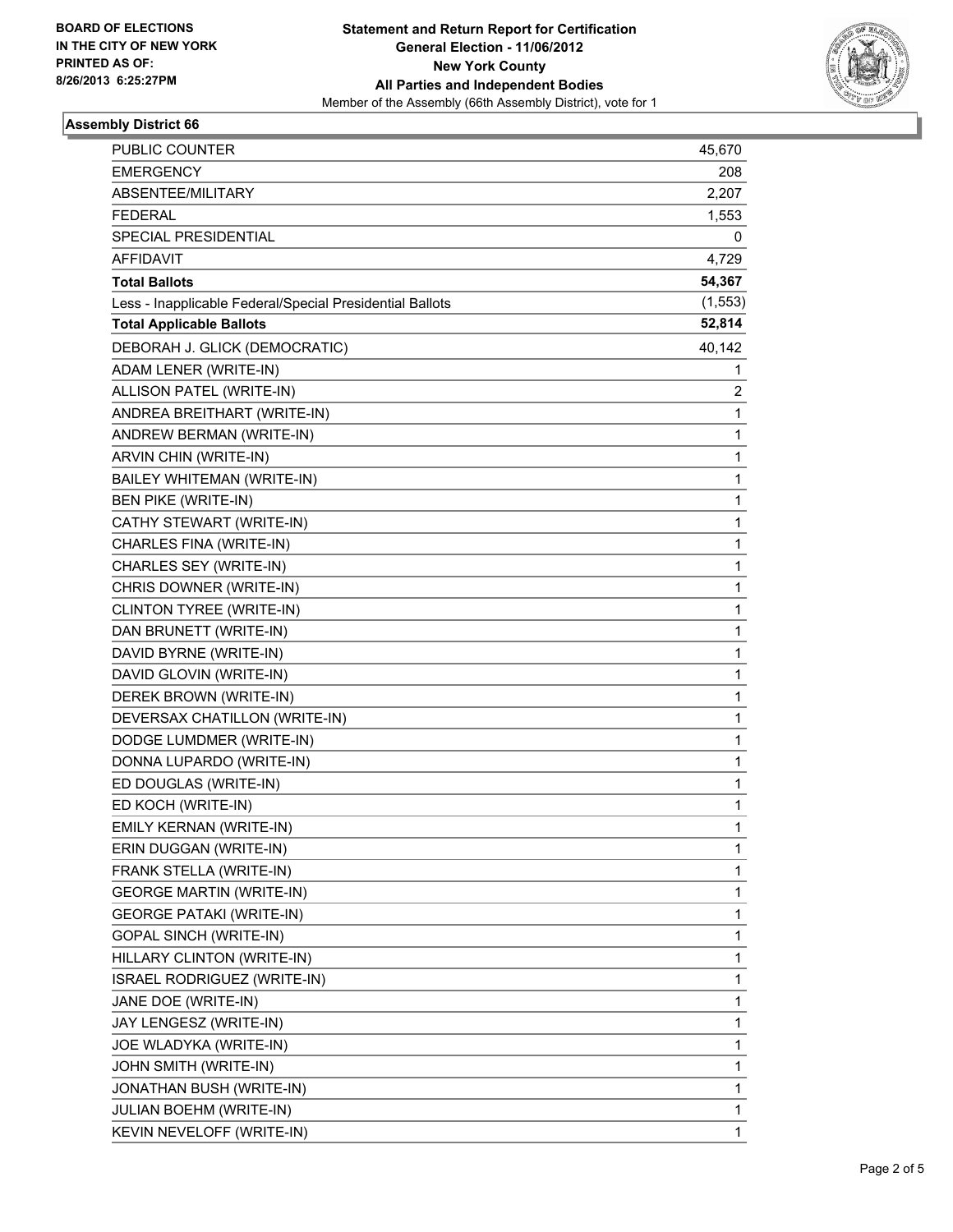

### **Assembly District 66**

| LUCINDA CHENG (WRITE-IN)           | $\mathbf{1}$ |
|------------------------------------|--------------|
| MADRIN WILS (WRITE-IN)             | $\mathbf{1}$ |
| MARC FIRSTENBERG (WRITE-IN)        | 1            |
| MARTIN VAN BUREN (WRITE-IN)        | 1            |
| MEMO SALAZAR (WRITE-IN)            | 1            |
| MICHAEL A HOFFMAN (WRITE-IN)       | 1            |
| MICHAEL BARON (WRITE-IN)           | 1            |
| MICHAEL BLOOMBERG (WRITE-IN)       | 1            |
| NANCY BOGEN (WRITE-IN)             | 1            |
| NICK BUCHORG (WRITE-IN)            | 1            |
| NICOLE MELINTEKIS (WRITE-IN)       | 1            |
| PATRICK J. SHIELDS (WRITE-IN)      | 1            |
| PAUL KUPPICH (WRITE-IN)            | 1            |
| RICHARD KAMM (WRITE-IN)            | 1            |
| ROBERT SCHWARTZ (WRITE-IN)         | 1            |
| RON PAUL (WRITE-IN)                | 1            |
| ROSE FORAN (WRITE-IN)              | 1            |
| SAM SPADE (WRITE-IN)               | 1            |
| SARAH PALIN (WRITE-IN)             | 1            |
| SHANE SHEENY (WRITE-IN)            | 1            |
| TALIA ROSENTHAL (WRITE-IN)         | 1            |
| THOMAS K. DUANE (WRITE-IN)         | 2            |
| TOBI BERGMAN (WRITE-IN)            | 1            |
| TOM DUGGAN (WRITE-IN)              | 1            |
| UNATTRIBUTABLE WRITE-IN (WRITE-IN) | 40           |
| WILLIAM DEXTER PAINE (WRITE-IN)    | 1            |
| WOODY JOHNSON (WRITE-IN)           | 1            |
| <b>Total Votes</b>                 | 40,246       |
| Unrecorded                         | 12,568       |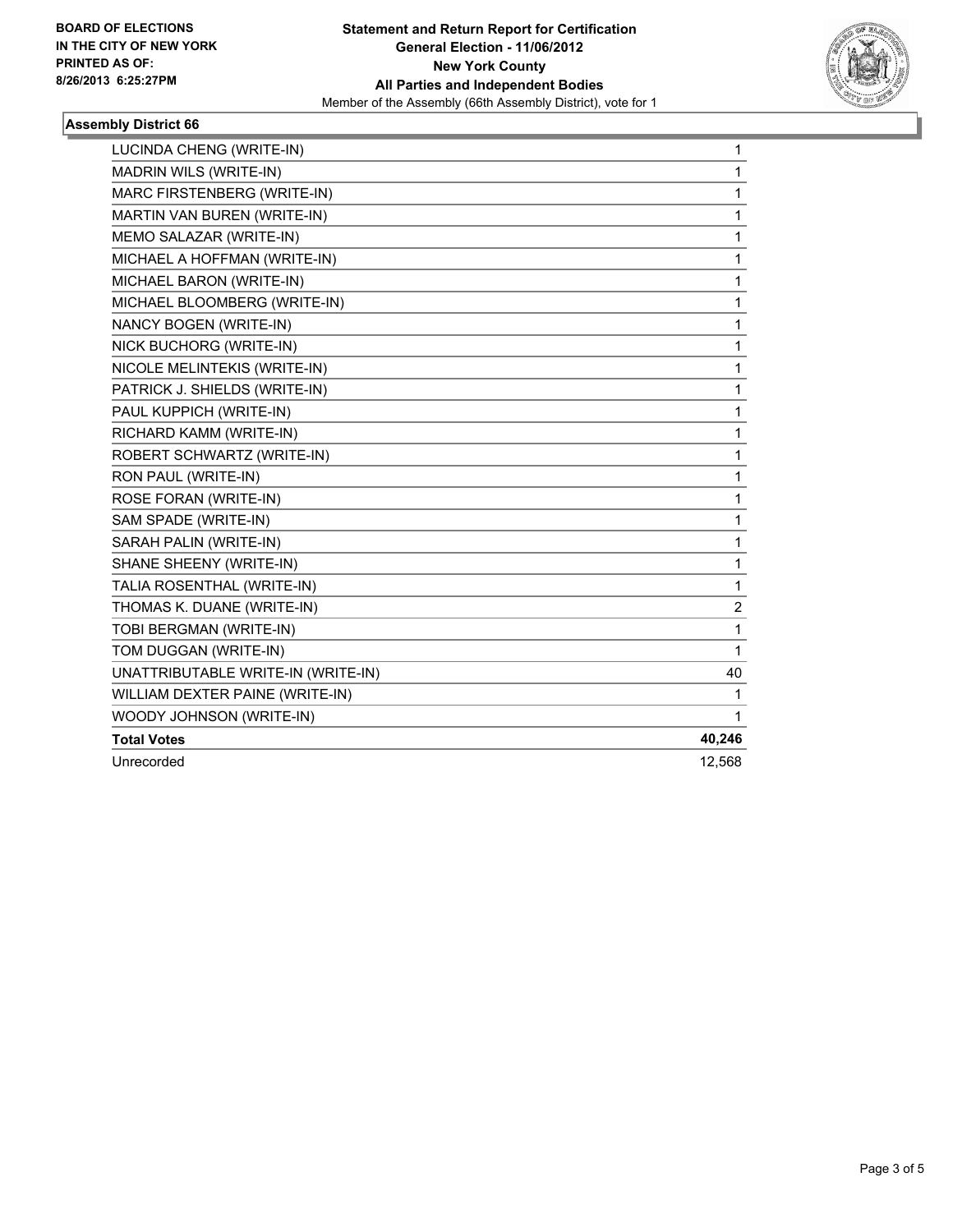

#### **Total for Member of the Assembly (66th Assembly District) - New York County**

| <b>PUBLIC COUNTER</b>                                    | 45,670       |
|----------------------------------------------------------|--------------|
| EMERGENCY                                                | 208          |
| ABSENTEE/MILITARY                                        | 2,207        |
| <b>FEDERAL</b>                                           | 1,553        |
| SPECIAL PRESIDENTIAL                                     | 0            |
| AFFIDAVIT                                                | 4,729        |
| Total Ballots                                            | 54,367       |
| Less - Inapplicable Federal/Special Presidential Ballots | (1, 553)     |
| <b>Total Applicable Ballots</b>                          | 52,814       |
| DEBORAH J. GLICK (DEMOCRATIC)                            | 40,142       |
| ADAM LENER (WRITE-IN)                                    | 1            |
| ALLISON PATEL (WRITE-IN)                                 | 2            |
| ANDREA BREITHART (WRITE-IN)                              | 1            |
| ANDREW BERMAN (WRITE-IN)                                 | 1            |
| ARVIN CHIN (WRITE-IN)                                    | 1            |
| BAILEY WHITEMAN (WRITE-IN)                               | 1            |
| <b>BEN PIKE (WRITE-IN)</b>                               | 1            |
| CATHY STEWART (WRITE-IN)                                 | 1            |
| CHARLES FINA (WRITE-IN)                                  | 1            |
| CHARLES SEY (WRITE-IN)                                   | 1            |
| CHRIS DOWNER (WRITE-IN)                                  | 1            |
| CLINTON TYREE (WRITE-IN)                                 | 1            |
| DAN BRUNETT (WRITE-IN)                                   | 1            |
| DAVID BYRNE (WRITE-IN)                                   | 1            |
| DAVID GLOVIN (WRITE-IN)                                  | 1            |
| DEREK BROWN (WRITE-IN)                                   | 1            |
| DEVERSAX CHATILLON (WRITE-IN)                            | 1            |
| DODGE LUMDMER (WRITE-IN)                                 | 1            |
| DONNA LUPARDO (WRITE-IN)                                 | 1            |
| ED DOUGLAS (WRITE-IN)                                    | 1            |
| ED KOCH (WRITE-IN)                                       | 1            |
| EMILY KERNAN (WRITE-IN)                                  | $\mathbf{1}$ |
| ERIN DUGGAN (WRITE-IN)                                   | 1            |
| FRANK STELLA (WRITE-IN)                                  | 1            |
| <b>GEORGE MARTIN (WRITE-IN)</b>                          | 1            |
| <b>GEORGE PATAKI (WRITE-IN)</b>                          | 1            |
| GOPAL SINCH (WRITE-IN)                                   | 1            |
| HILLARY CLINTON (WRITE-IN)                               | 1            |
| ISRAEL RODRIGUEZ (WRITE-IN)                              | 1            |
| JANE DOE (WRITE-IN)                                      | 1            |
| JAY LENGESZ (WRITE-IN)                                   | 1            |
| JOE WLADYKA (WRITE-IN)                                   | 1            |
| JOHN SMITH (WRITE-IN)                                    | 1            |
| JONATHAN BUSH (WRITE-IN)                                 | 1            |
| JULIAN BOEHM (WRITE-IN)                                  | 1            |
| KEVIN NEVELOFF (WRITE-IN)                                | 1            |
|                                                          |              |